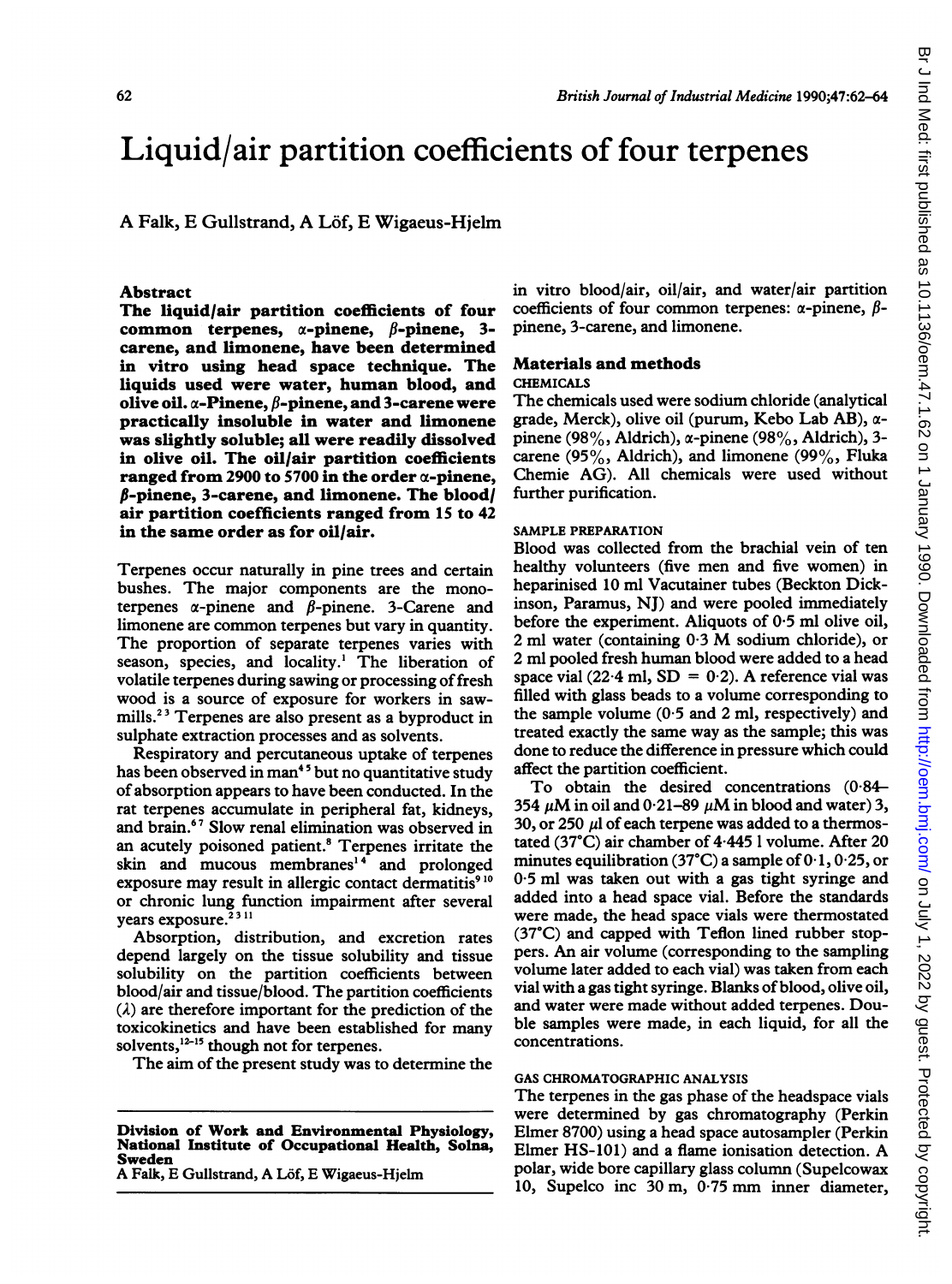$1.0 \text{ }\mu\text{m}$  bonded phase) was used. The temperatures were as follows: head space autosampler 37°C, needle 100°C, transfer line 100°C, injector 260°C, initial column temperature 80°C. The column temperature was increased with 5°C/min to <sup>1</sup> 15°C, followed by an increase of 25°C/min to 210°C where it stopped for two minutes. Detector temperature was 290°C. Nitrogen was used as a carrier gas at a flow rate of about 11 ml/min.

### CALCULATIONS

By definition the partition coefficient of a substance is the quotient of the concentration (C) in the two phases at equilibrium:

$$
\lambda_{\text{liq/sir}} = C_{\text{liq}} / C_{\text{air}} \tag{1}
$$

The concentration may be expressed as the amount of substance divided by the volume (V). The gas volume is equal to the total volume minus the volume of the liquid. Assuming no losses, the amount of substances in the liquid phase must equal the amount added minus the amount in the air phase. The amount added is the same in the sample vial as in the reference vial and because there is no partition in the reference vial the amount added is easily measured in the reference vial, since the amount in the gas phase is proportional to the area under the curve (B). Hence, equation <sup>1</sup> may be rewritten as:

$$
\lambda_{liq/air} = ((V_{tot} - V_{liq}) \times (B_{ref} - B_{air})) / (B_{air} \times V_{liq})
$$
 (2)

Essentially the same method was described by Sato and Nakajima.'4

The partition coefficient between two liquids is calculated as the quotient of the partition coefficient between one liquid and air and the partition coefficient between the other liquid and air.

To ensure that other terpenes or impurities did not interfere with the analysis and to avoid memory effects, the column temperature was programmed 25°C/min to 220°C between analyses. When water, olive oil, or blood were equilibrated and analysed, without any added terpenes, no interfering gas chromatographic peaks were observed. a-Pinene and  $\beta$ -pinene did not interact and were analysed in the same vial. 3-Carene was only 95% pure and other terpenes were present as impurities. Limonene and 3-carene were analysed separately to avoid interference.

Because of the difficulties in dissolving terpenes in water, dilutions could not be carried out in this

medium. Instead the terpenes were injected into a thermostated air chamber with <sup>a</sup> known volume. A sample was taken out with an air tight syringe and added to <sup>a</sup> vial. When the sample was added in or above the liquid and the vial was closed directly after the sample was added, losses were observed. To reduce losses, the vial containing the liquid but no terpenes was thermostated and then capped with a Teflon lined rubber stopper. An air volume corresponding to the sampling volume later added to each vial was removed with an air tight syringe. This was done to avoid a higher pressure, when the terpene was added, which would affect the partition coefficient.

## Results and discussion

The standard curves were linear over the whole concentration range  $(0.21-89 \text{ }\mu\text{M})$  for blood and water,  $0.8-340 \mu M$  for oil). The retention times and regression equations are given in table 1. The reproducibility was examined for six samples and the relative standard deviation was found to be 3%.

The experimentally determined partition coefficients between liquid and air increased in the order:  $\alpha$ -pinene,  $\beta$ -pinene, 3-carene, and limonene (table 2). The values were mean values and the concentrations ranged between 21 and 350  $\mu$ M for oil and  $0.21$  and 89  $\mu$ M for blood and water.

The  $\lambda_{\text{water/air}}$  ranged from 0.12 to 1.8 (table 2).  $\alpha$ -Pinene,  $\beta$ -pinene, and 3-carene were practically insoluble in water and limonene was only slightly soluble.

The high  $\lambda_{\text{oil/air}}$  values (2900 to 5700) made it difficult to use head space technique to determine the partition coefficient between olive oil and air (table 2); the  $\lambda_{\text{oil/air}}$  was valid only at higher concentrations  $(21-350 \mu M)$ .

The  $\lambda_{\text{blood/sir}}$  values ranged from 15 to 42 (table 2). These values are comparable with those of toluene and styrene which have  $\lambda_{\text{blood/air}}$  values of 16 and 52, respectively.<sup>1617</sup> The respiratory uptake of toluene is  $45\%$  and of styrene 68%. The high solubility of terpenes in blood suggests a high respiratory uptake of terpenes.

The partition coefficients between tissue and air were estimated from the fractional composition of water and fat in the tissue (table 3). Calculating partition coefficients from tissue composition has the advantage that the coefficients may be predicted for

Table 1 Retention times and regression equation of the standard curves of four terpenes

| Compound         | Retention time (min) | Regression equation                                              | No of<br>samples | Coefficient of<br>correlation |
|------------------|----------------------|------------------------------------------------------------------|------------------|-------------------------------|
| $\alpha$ -Pinene | 2.4                  | $ln(\text{peak area}) = 0.1408 + 0.8791 \times ln(\text{conc})$  | 20               | 0.99                          |
| $\beta$ -Pinene  | $3-2$                | $ln(\text{peak area}) = 0.0638 + 0.8276 \times ln(\text{conc})$  | 20               | 0.99                          |
| 3-Carene         | 3.6                  | $ln(peak area) = -0.2614 + 0.8968 \times ln(conc)$               | 20               | 0.99                          |
| Limonene         | 4.3                  | $ln(\text{peak area}) = -0.0045 + 0.8214 \times ln(\text{conc})$ | 20               | 0.98                          |